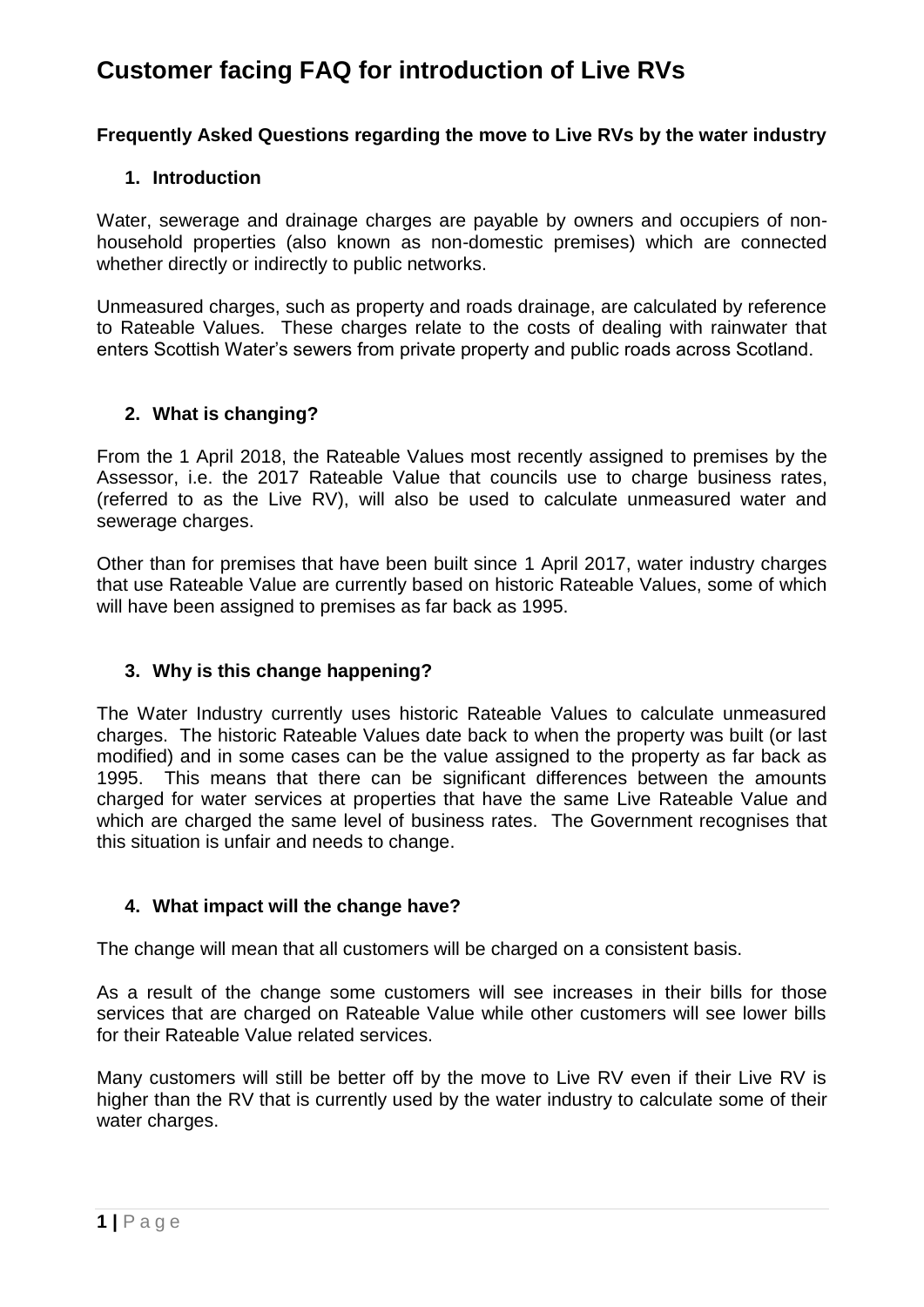## **5. Will these changes increase revenue for the water industry?**

No. This is not a revenue raising measure for the water industry.

The level of the unit price (the charge per £ of RV sometimes referred to as the poundage) for Rateable Value based charges will be reduced to ensure that overall the business community does not pay more for the services it uses.

### **6. What charges will be affected by the changes?**

The move to use 'live RVs' will impact on the following charges that are based on the Rateable Value of the property:

- water and sewerage charges at premises that have not been metered, and
- property and roads drainage charges.

## **7. When will the changes start?**

The change will start from 1 April 2018.

### **8. Will there be transition arrangements?**

Yes. Transition arrangements will cover the 3 years 2018-19, 2019-20 and 2020-21. From 1 April 2020, all RV-based charges will be completely based on the Live RV.

### **9. How will the transition arrangements work?**

The transition arrangements will mean that the RV related parts of your bills will change in equal cash instalments in each of the next three years.

In the case of a customer currently charged £600 for RV-related services and as a result of the move to Live RV the bill in 2020-21 reduces to £450, the annual charges over the transition period will be:

|         | Annual bill               |  |
|---------|---------------------------|--|
|         | (for RV-related services) |  |
| 2017-18 | £600                      |  |
| 2018/19 | £550                      |  |
| 2019/20 | £500                      |  |
| 2020/21 | £450                      |  |

In the case of a second customer currently charged £600 for RV-related services and as a result of the move to Live RV the bill in 2020-21 increases to £750 the annual charges over the transition period will be

|         | Annual bill               |  |
|---------|---------------------------|--|
|         | (for RV-related services) |  |
| 2017-18 | £600                      |  |
| 2018/19 | £650                      |  |
| 2019/20 | £700                      |  |
| 2020/21 | £750                      |  |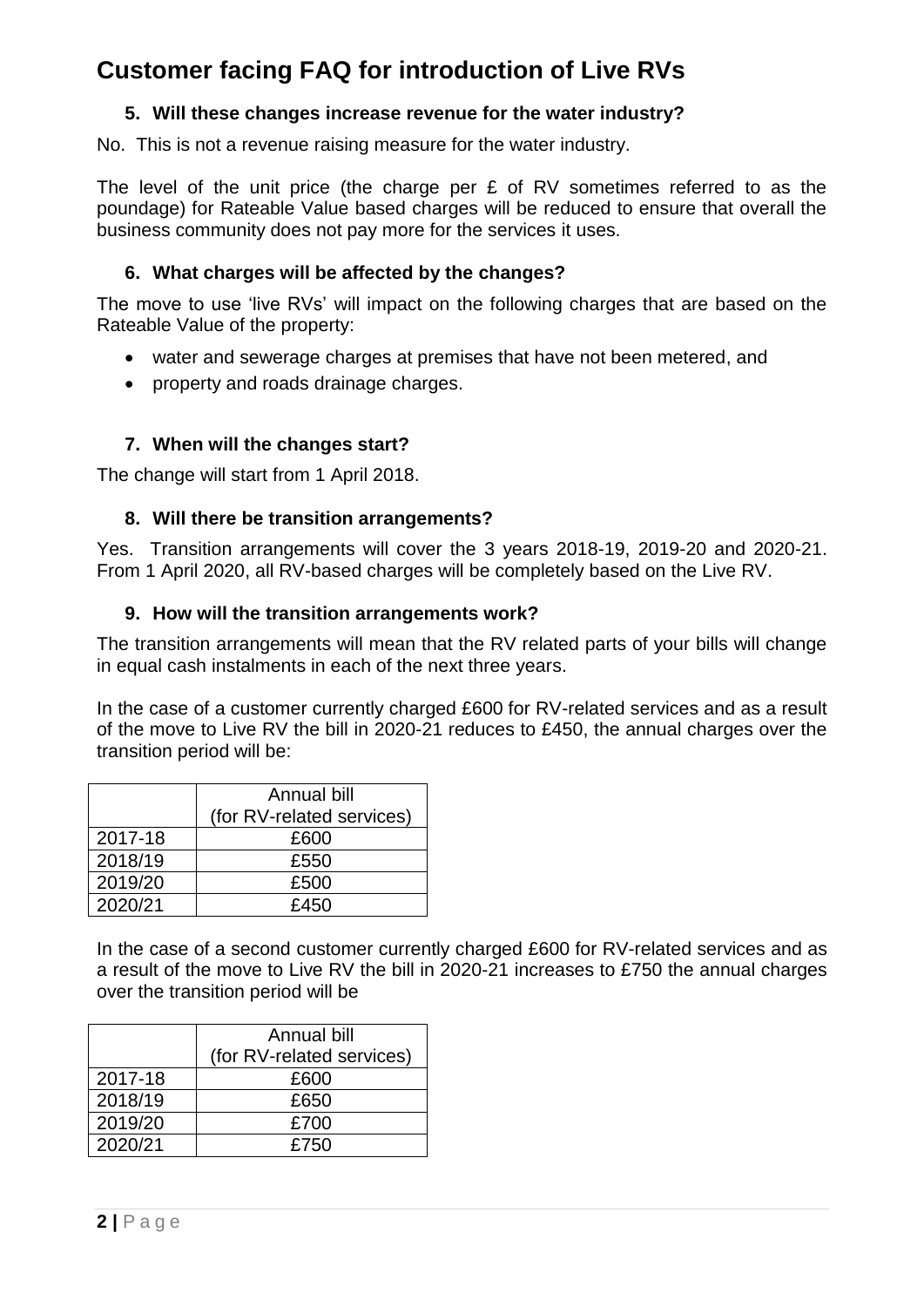#### **10.Will the unit price for Rateable Value based charges change?**

Yes. To ensure that the water industry does not raise extra money from customers, the unit prices (the charge per £ of RV or poundage) for all services that are based on Rateable Values will reduce.

#### **11.What happens if my Rateable Value changes during the transition period?**

It depends on what has caused the Rateable Value to be changed. Some circumstances will result in the level of charges during the transition period being recalculated to take account of the change, while changes for other reasons will mean that the transition arrangements come to an end.

If your RV changes as the result of winning an appeal, your RV will be amended and your charges will be recalculated.

If your RV changes because you extend your premises or demolish part of your premises during the transition period this will also result in your charges being recalculated.

Any other changes to your property that cause the RV to be revised, such as merging it with neighbouring premises, dividing it into multiple units or where a premises undergoes complete redevelopment will end the transition arrangements. When transition arrangements end all further RV-related charges will be based entirely on the revised Live RV.

All of these changes to RV will be applied to water charges from the date the assessor issues a notice amending the valuation of the premises - which is called the Valuation Notice Issue Date.

#### **12.Why will changes to the RV not be applied from the same date as used for business rates?**

While the water industry uses rateable value to calculate charges for some of its services, it is different from the way that councils use rateable value to calculate business rates.

Water charges will be allowed to reflect the revised RV during the transition period, but only from the Valuation Notice Issue Date. This is to protect the competitive retail market and to ensure that customers can continue to switch between service providers during the transition period.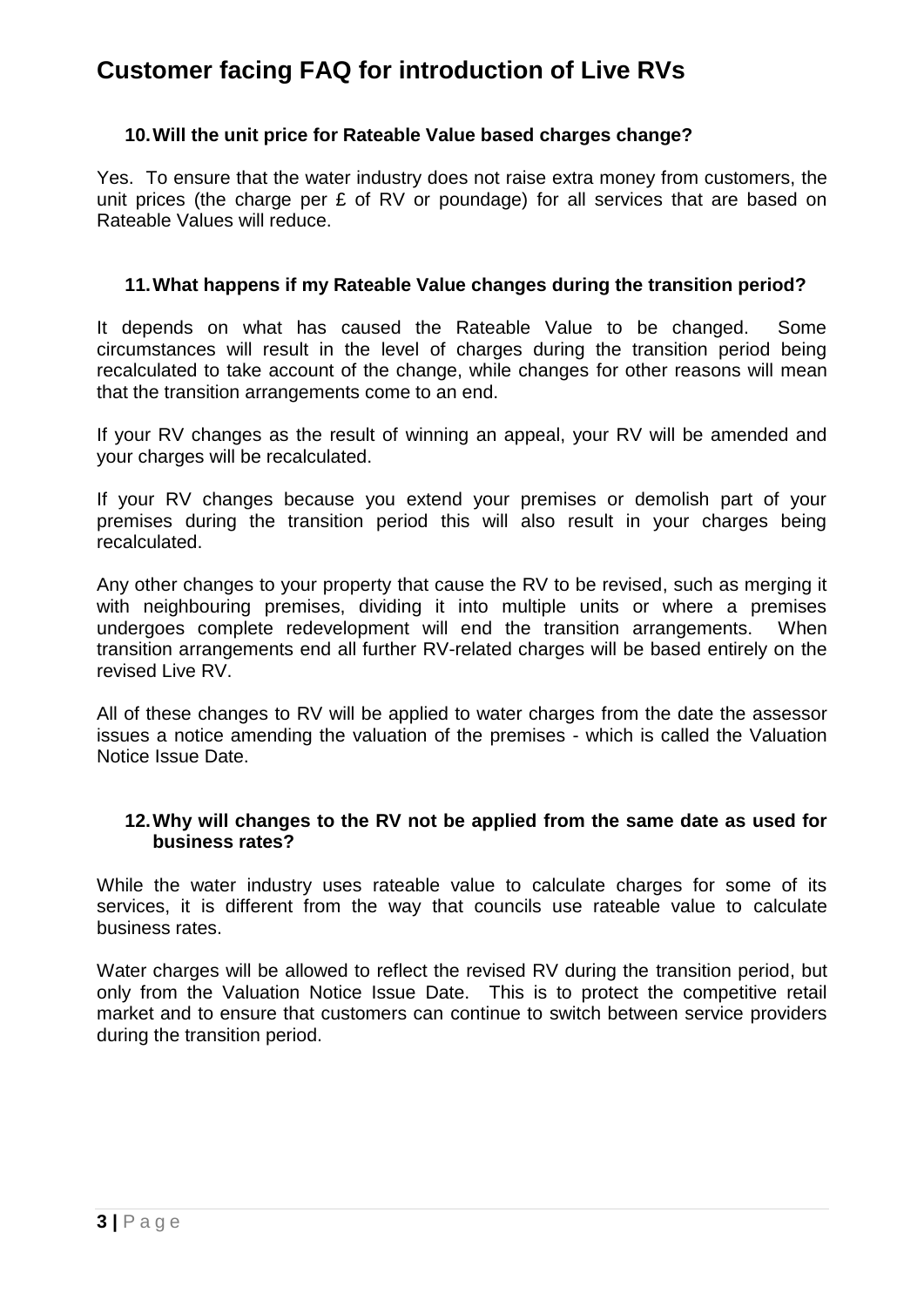## **13.What will the change mean for me?**

Only your service provider can tell you exactly what the change will mean for your bills.

You could still be better off by the move to Live RV even if your Live RV is higher than the RV that your water charges are currently based on.

The impact on your charges depends on four things,

- the services that you have that are charged on Rateable Value (unmetered water and waste, and property and roads drainage),
- the Rateable Value that is currently used to calculate charges for these services,
- the new Rateable Value that was assigned to the premises through the 2017 revaluation and which the council uses for business rates, and
- the level of charges that you have agreed with your service provider.

The main driver is how big the Live RV is compared with the RV that is used for water charges today. The examples below show how much bigger the Live RV can be compared to the RV that is currently used to calculate water charges and the customer should still be better off.

The first example below relates to a property that is currently charged **property and roads drainage** on a RV of £10,000 and shows that if the Live RV is up to 29% higher than the RV that is currently used to calculate water charges, the customer should be better off.

| Premises where only property and roads drainage are charged on RV |                                                                                     |                                 |  |  |
|-------------------------------------------------------------------|-------------------------------------------------------------------------------------|---------------------------------|--|--|
| RV currently used to calculate<br>water industry charges          | Live RV that will be used to<br>calculate water industry<br>charges from April 2018 | Impact of the change            |  |  |
| £10,000                                                           | Less than £12,900                                                                   | Customer should be better off   |  |  |
| £10,000                                                           | £12,900                                                                             | No impact on customer           |  |  |
| £10,000                                                           | More than £12,900                                                                   | Customer likely to be worse off |  |  |

The second example below relates to a property that is currently charged for all services **(water, foul sewerage as well as property and roads drainage)** on a RV of £10,000. This time the table shows that if the Live RV is up to 39% higher than the RV that is currently used to calculate water charges, the customer should be better off.

| Premises where all services are all charged on RV        |                                                                                     |                                 |  |  |
|----------------------------------------------------------|-------------------------------------------------------------------------------------|---------------------------------|--|--|
| RV currently used to calculate<br>water industry charges | Live RV that will be used to<br>calculate water industry<br>charges from April 2018 | Impact of the change            |  |  |
| £10,000                                                  | Less than £13,900                                                                   | Customer should be better off   |  |  |
| £10,000                                                  | £13,900                                                                             | No impact on customer           |  |  |
| £10,000                                                  | More than £13,900                                                                   | Customer likely to be worse off |  |  |

You can use these increases as a rule of thumb to work out if you are likely to be better off as the result of moving to Live RV depending on your own circumstances - but only your service provider can tell you of the precise impact for you.